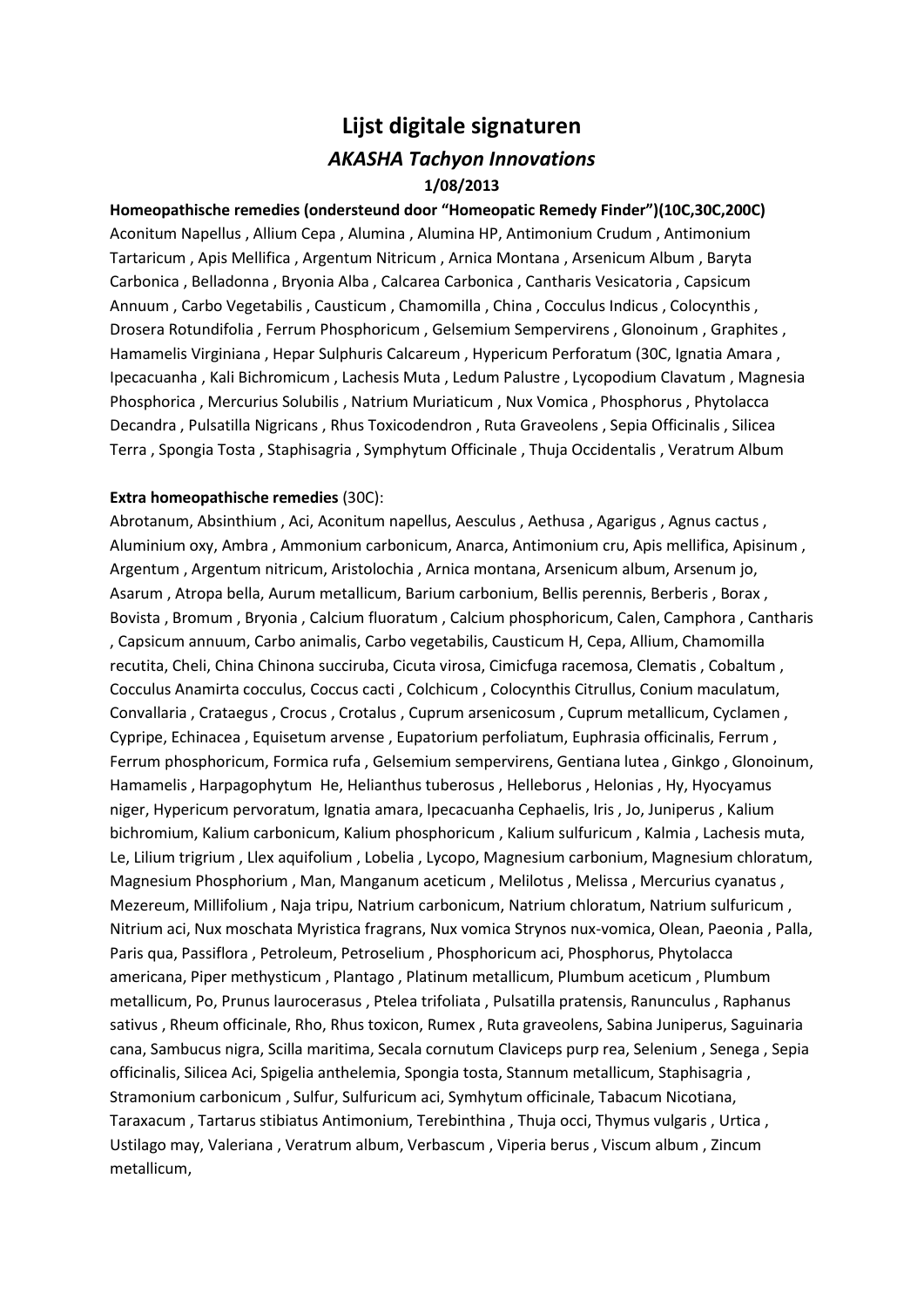## **Bach Bloesems:**

Agrimony, Aspen, Beech, Centaury, Cerato, Cherry Plum, Chestnut Bud, Chicory, Clematis, Crap Apple, Elm, Gentian, Gorse, Heather, Holly, Honeysuckle, Hornbeam, Impatiens, Larch, Mimulus, Mustard, Oak, Olive, Pine, Red Chestnut, Rescue Remedy, Rock Rose, Rock Water, Scleranthus, Star of Bethlehem, Sweet Chestnut, Vervain, Vine, Walnut, Water Violet, White Chestnut, Wild Oat, Wild Rose, Willow

## **Schüssler Zouten:**

1. Calcium fluoratum,2. Calcium phosphoricum,3. Ferrum phosphoricum,4. Kalium chloratum,5. Kalium phosphoricum,6. Kalium sulfuricum,7. Magnesium phosphoricum,8. Natrium chloratum,9. Natrium phosphoricum,10. Natrium sulfuricum,11. Silicea,12. Calcium sulfuricum,13. Kalium arsenicosum,14. Kalium bromatum,15. Kalium iodatum,16. Lithium chloratum,17. Manganum sulfuricum,18. Calcium sulfuratum,19. Cuprum arsenicosum,20. Kalium Aluminium sulfuricum,21. Zincum Chloratum,22. Calcium carbonicum,23. Natrium bicarbonicum,24. Arsenum iodatum,25. Aurum chloratum natronatum,26. Selenium,27. Kalium bichromicum

### **Edelstenen:**

Agaat, Amethyst, Ametrine, Andes opaal, aquamarijn, aragoniet, amulet steen, Azuriet, bergkristal, amber, blauw agaat, blauwe kwarts, bloed agaat, Botswana agaat, Breckziehnjaspiz, gekleurde agaat, chalcedoon, chiastolite, Crysoberyll, chrysopraas, citrien, kyaniet, dolomiet, vuur agaat, vuur opaal , Flint, fluoriet, jet, goud topaas, granaat, groene toermalijn, hematiet, heliotroop, jaspis, carneool, Larimar, Leopardenjaspiz, magnetiet, mahonie obsidiaan, malachiet, mos agaat, Moosopal, Morganite, nefriet, onyx, opaal (Boulder Opal), oranje calciet, Parel, Prasem, pyriet, rookkwarts, regenboog obsidiaan, rhodochrosiet, rozenkwarts, rode Jaspiz, robijn, rutilated kwarts, Saphit, sneeuwvlok obsidiaan, Seeopal, staurolite, Turmalinquarz

#### **Voeding:**

aardappel, aloe vera, amandelen, appel, banaan, bonen, broccoli, chili, colloidaal zilver, eendevlees, ei, gansevlees, gerst, ginseng, gist, groentezap, haver, hazelnoot, hongerstiller, ijzer, kalfsvlees, kalkoen, kip, kiwi, koemelk, koffie, konijn, lactose, lam, levertraan, look, maïs, mango, melk, mineralen complex, multivitamin, opium, oppepper, paardebloem, paardenvlees, papaya, peer, pinda, rijst, rogge, rundvlees, silicium, soja, spelt, spinazie, sporenelementen, st janskruid, stevia, suiker, tarwe, tomaat, ui, varkensvlees, vis mix i, vis mix ii, vitamine a, vitamine c, vitamine d, vitamine e, vlees hert, walnootschil, walnoten, wild, wilde zwijnen vlees, wortel, zalm

#### **Geneeskrachtige Kruiden:**

Angelica (Angelica archangelica), anijs (Anisian stervormige), Ogentroost (Euphrasia officinalis), Beredruif bladeren (Arctostaphylos uva-ursi), basilicum (Betula basilicum), basilicum kruid (Ocimum basilicum), gezegende distel (Carduus benedictus), berkenblad (Betula alba), Fenegriek (foenum graecum), bernagie (Borago officinalis), brandnetel (Urtica dioica), waterkers (Nasturtium aquaticum), dille (Anethum graveolens), ereprijs kruid (Veronica officinalis), heemstwortel (Althea officinalis), eikenschors (Quercus e Cortice) , ijzerhard (Verbena officinalis), wegedoorn schors (Rhamnus frangula), venkel (Foeniculum vulgare), vrouwenmantel (Alchemilla vulgaris), ganzen wateraardbei (Potentilla anserina), guldenroede (Solidago virgaurea), rozenbottels (rosa canina), restharrow (Ononis spinosa) Blauwe bosbes (vaccinum myrtillus), motherwort (leonorus cardiaca),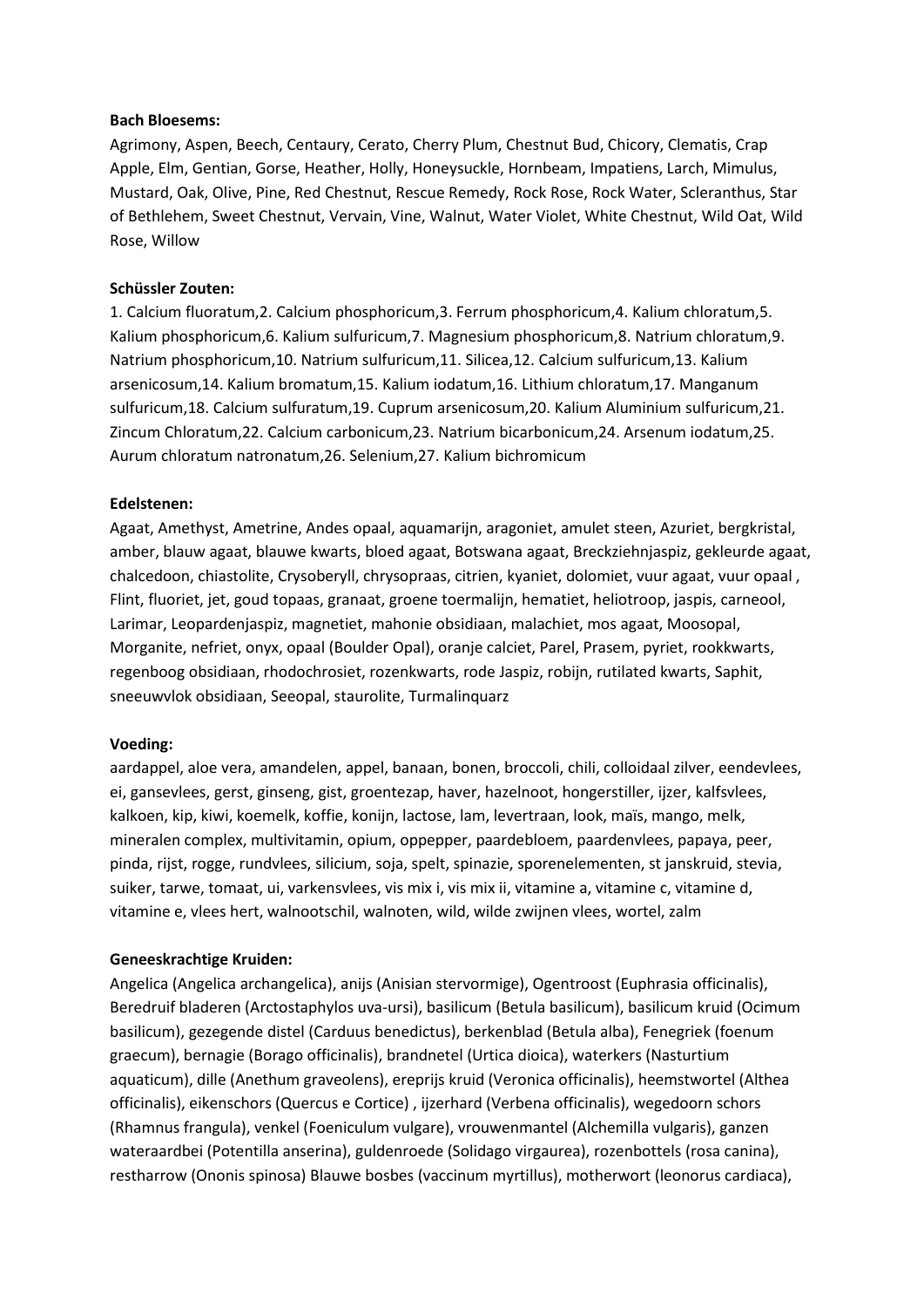herderstasje (Thlaspi bursa-pastoris), Vlierbloesem (Sambucus nigra), hop (Humulus lupulus), klein hoefblad laat (Tussilago farfara), maagdenpalm (Vinca minor), sint-janskruid (hypericum perforatum), kalmoes (calamus aromaticus), Kamille (Matricaria chamomilla), koriander (Coriandrum sativum), karwij (Carum carvi), pompoenpitten (Cucurbita pepo), lavendel (Lavendula officinalis), lijnzaad (Linum usitatissimum), lavas root (Levisticum officinale) linden (Tilia europaea), laurier (Laurus nobilis), paardebloem (Taraxacum), marjolein (Origanum majorana), mariadistel (Carduus marianus) Meisterwurz (Imperatoria ostruthium), maretak (Viscum album), Agrimonie (Agrimonia officinalis), Passiebloem ( Passiflora incarnata), pepermunt (Mentha piperta), bank grass root (Triticum repens), wilde tijm (Thymus serpyllum), rabarber (Rheum palmatum), calendula Calendula officinalis), Romeinse kamille (Camomilla romana), rozemarijn (Rosmarinus officinalis), paardenkastanje (Aesculus hippocastanum), rode bieten (Beta vulgaris rubra), salie (Salvia officinalis), Duizendblad (Achillea millefolium), sleedoorn (Prunus spinosa), Senna (Cassia senna), asperges (Asparagus officinalis), weegbree (Plantago lanceolata), zoete klaver (Melilotus officinalis), viooltjes (Viola tricolor), zoethout (Glycyrrhiza glabra), dovenetel (Lamium album), Centaury (erythraea Centaurium), duivelsklauw (Harpagophytum procumbens), tijm (Thymus vulgaris), smartweed (Polygonum aviculare), jeneverbes (Juniperus communis) , Woodruff (Asperula odorata), Notelaar (Juglans regia), cichorei (Cichorium intybus), meidoorn (Crataegus oxyacantha), witte mosterd (Sinapis alba), alsem (Artemisia absinthium), hysop (Hyssopus officinalis), paardestaart (Equisetum arvense), Guarana, Acai-bes, Maca, Kurkuma, Goji bes, Moringa, Hennep Zaad, Fenegriek, Guttegom, Abrikozenpitten, Berkenblad, Bloedvat reiniging, Cayenne peper, Chlorella, Citroen melisse, Cola noot, Damiana blad, Dillezaad, Driekleurig viooltje, Echinacea, Egyptische kamille, Engelenwortel, Eucalyptus, Gentiaan wortel, Gerstegras, Ginkgo Biloba, Ginseng, Guldenroede, Harpago, Haver, Heermoes, Hibiscus thee, Jura kruiden, Kaasjes kruid, Kampher, Kaneel, Katteklauw, Klein hoefblad, Longkruid, Mais haren, Malva bloemen, Maretak, Mariadistel, Mate thee, Oranjebloesem, Passiebloem kruid, Rode rijst, Salie groen, Salie wit, Senneblad, Smeerwortel, Spirulina, Stevia, Tabak, Valeriaan, Valkruid, Varkensgras, Venkelzaad, Visolie, Weegbree, Wilgen bast, Yogi thee, Zwarte bes blad, Zweedse kruiden.

## **Thee-kruiden:**

Algen Fucus vesiculosus, anijs, appelboom bladeren, artisjok wild, valeriaan, basilicum, alsem, berkenblad, bloed wortel, bonenkruid, brandnetel, braam, eucalyptus, venkel, groene thee, rozenbottels, santolina (berg kamille / Sontolina), herderstasje, vlierbessen, hop, klein hoefblad , St. John's Wort, koningskaars, korenbloemen, karwij, lavendel, linde, laurier, paardebloem, marjolein, citroenmelisse, maretak, olijfblad, sinaasappel en schillen van citrusvruchten, peterselie, munt, goudsbloem, rode zonnehoed, salie, duizendblad, weegbree, viooltjes, duizendguldenkruid, tijm , jeneverbes, walnoot bladeren, wilgenbast, wijnbladeren, alsem, wild uitziende, kaneel, paardestaart, citroenboom bladeren, citroengras, citroenverbena, tulsi.

## **Speciaal:**

Nystatin, Shungite, Dolomiet, Colostrum, 60 sporenelementen, Be-O-Liet zout, Effectieve microorganismen, Glucosamine, Litium, Melatonine, Multi-vitamine, Natriumwaterstofcarbonaat, Ozaliet, Q10, Zuiveringszout.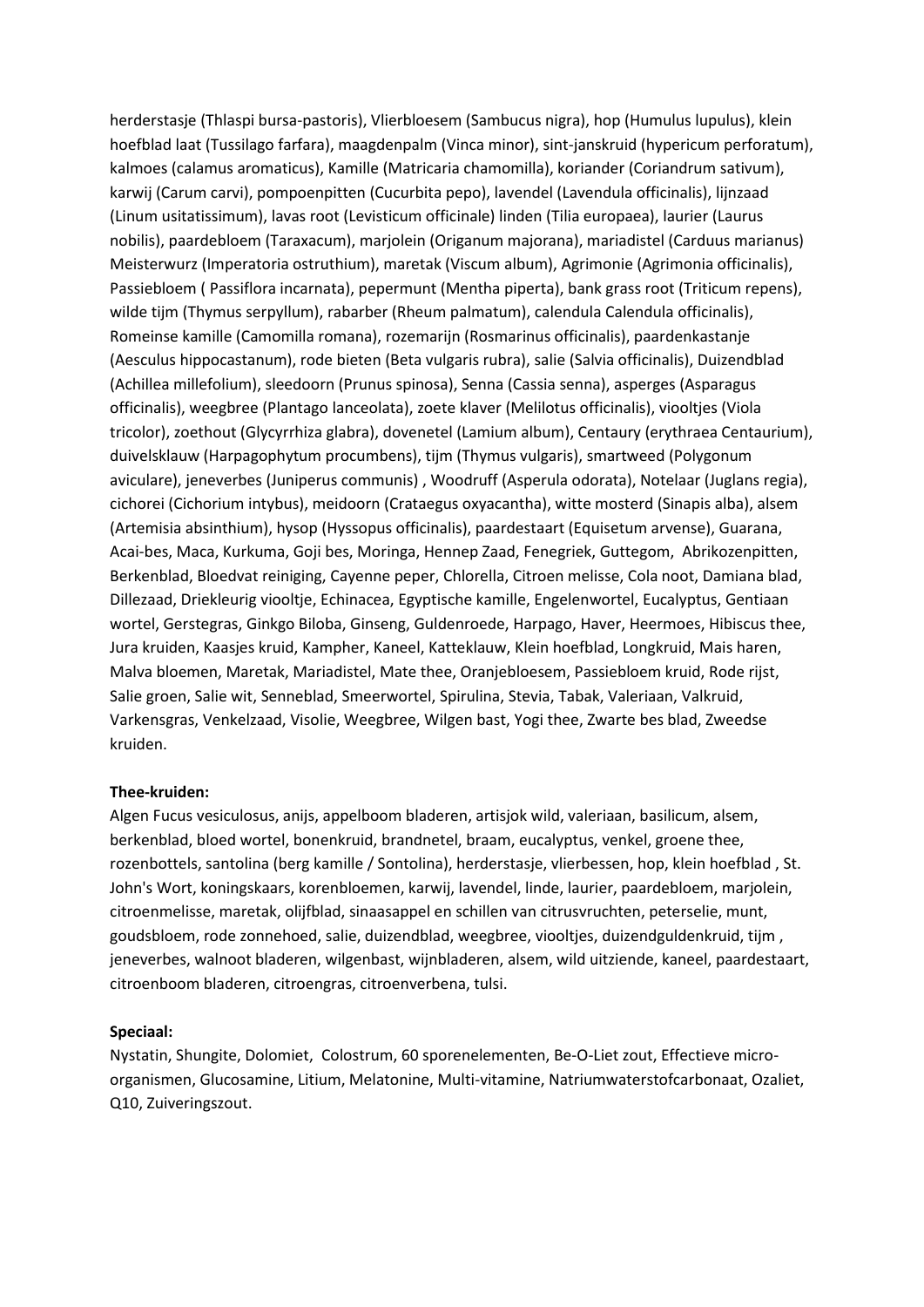## **Etherische olie:**

Anti-stress, Basilicum-marjolein, Bergamot, Boswellia wierook, Ceder-rosalina-sandel-kaneel, Cipres, Citroen schil, Citroen-eucalyptus, Citroen, Den-bergamot-sandel-ceder-jasmijn, den-rozemarijncitroen-sandel-tijm, Edelhout, Eros, Eucalyptus, Geranium-bergamot-jasmijn-sinaasappel, Good Night, Hysop kids, Hysop-spar-balsemspar, Iris combi, Jasmijn-ylang-sandelhout, Jeneverbes, Kaneel bio, Kruidnagel, Lavandin Grosso, Lavendel bio, Lavendin Super, Lemongrass-marjolein-ceder-sandel, Linaloe-garanium-limoen-karwij, Magic Love, Manilla-sandel-jeneverbes-wierook, Manuka, Marjolein bio, Meditatie, Naaldwoud, Oranjebloesem, Patchouli, Pepermunt, Pompelmoes schil, Provence kruiden, Ravintsara, Rode Thym, Roos-jasmijn-palmarosa-ylang, Rozemarijn, Rozenhout, Siamvetyver-jasmijn, Sinaasappel schil, Spijk-basilicum-rozemarijn-tijm, Sweet roses, Tea Tree bio, Vetyver Bio, Wilde roos, Zilverspar.

### **Toxische belastingen:**

Uitlaat industrie, uitlaat motoren, kankerverwekkende stoffen en chemisch toxisch, eiwit verval, kleurstoffen I, kleurstoffen II, vetten, stofwisselingsproducten, fungiciden, drank, glaswol, herbiciden, houtconserveringsmiddelen, insecticiden I, insecticiden II, insecticiden III / herbiciden, medium voor vleeswaren, fruit, ingeblikte medium, kunstmest, kunststoffen, weekmakers, oplosmiddelen, oplosmiddelen in huishoudelijke ondernemingen, Mottenverdelger, radioactiviteit vervuiling, ozon,

### **Psychische belastingen:**

psychische trauma's, metabolisme, straling, wateraders, elektromagnetische vervuiling, geopathie, vorige levens, liefdesverdriet

#### **Metaal-belastingen:**

Lood, ijzer, goud, koper, nikkel, osteosynthesemateriaal, palladium, platina, kwik, dentaal goud, zink, tin

#### **Zware metalen:**

Aluminium metallicum , Argentum metallicum , Aurum metallicum , Barium causticum , Bismutum metallicum , Cadmium metallicum , Caesium chloratum , Calcium carbonicum Hahnemanni , Cassiopeium oxydatum (= Lutenium oxydatum) , Cerium metallicum , Ferrum metallicum , Gallium metallicum , Germanium metallicum , Graphites , Hafnium oxydatum , Holmium oxydatum , Indium metallicum , Iridium metallicum , Kalium chloratum , Lithium chloratum , Magnesium metallicum , Manganum metallicum , Mercurius vivus , Molybdaenum metallicum , Natrium carbonicum , Neodymum oxydatum , Niccolum metallicum , Osmium metallicum , Palladium metallicum , Platinum metallicum , Plumbum metallicum , Rhenium metallicum , Rubidium metallicum , Ruthenium metallicum , Silicium metallicum , Stannum metallicum , Stibium metallicum , Strontium carbonicum, Tantalum metallicum , Terbium oxydatum , Thallium metallicum , Titanium metallicum , Vanadium metallicum , Wolframium metallicum , Yttrium oxydatum , Zincum metallicum , Zirconium metallicum

#### **Bacteriën:**

Actinomyces pyogenes, Bordetella bronchoseptica, Botulismus, Renale, Dermatophilus congolensis, coli, Helicobacter, Klebselia pneumonia, Listeriose, Meningococcen, Mikrococcen, Bovis, tuberculosis, Mycoplasmen, Norcardis asteroids, Pasteurella multicida, Pneumococcen, Rotlauf, Scharlach, Staphylococcen, Streptococcen, Tetanus, valarisiana, Borreliose), Chlamydienspektren: (Chlamydia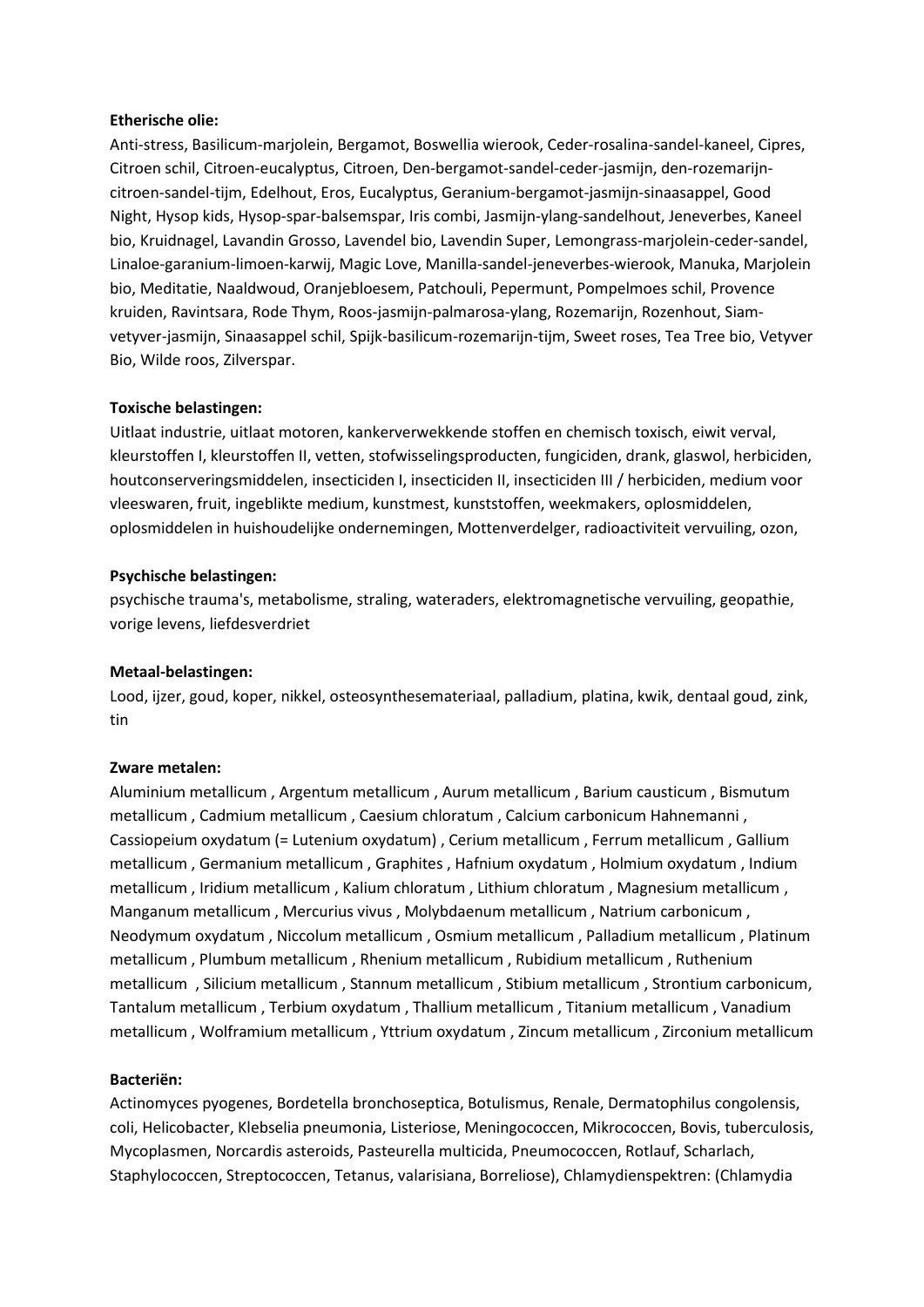pneumonia, Chlamydia psittacii, Chlamydia SDF), Leptospirosespektren: (Lepto canicola, Lepto icthaem, Lepto pcgtw, Leptospirose-Mix)

## **Schimmels:**

- 1. Aflatoxin
- 2. Schimmelmix kompleet

3. **Huidschimmels:** Dermatophyten, Hautpilzmix, Malassezia, Mikrosporie, Trichophytie; 4. **Andere:** Aspergillus Mix, Candida Mix, Mucor Mix, Schimmel Mix 1, Schimmel Mix 2, Schimmel Mix 3, Schimmelpilzmix

## **Virussen:**

Tekenencefalitis (FSME), Coxsackie A9, Coxsackie B4, Hepatitis, Herpes simplex, Herpes simplex k,. Herpes zoster, Mumps, Rubeolae

**Hondenvirussen**: Adenoviren, Canine Herpes, Parvovirose, Rotavirus, Staupevirus **Kattenvirussen**: Coronavirus, Feline Calici, Feline Herpes, FeLV, FIP Virus, FIV, Katzenpocken,Panleukopenie

**Paardevirussen**: Bornavirus, EAV, EHV 1, EHV 2, EHV 4, EHV Mix, Equines Sarkoid, Papillomatose

**Spagyriek** *is een methode om geneesmiddelen te maken, die berust op de alchemie. Gebruikt worden planten, mineralen en dierlijke producten waarvan etherische oliën geproduceerd worden. Het werk van Paracelsus (1493-1541) is het fundament van het hedendaagse gebruik. Het is vooral populair bij naturopaten in Duitsland. Ook in India en China wordt het veel gebruikt en het wordt soms "Elektrohomeopathie" genoemd. Om de middelen te maken wordt gebruik gemaakt van onder meer destillatie, vergisting en inweken. Het is homeopathie 'avant la lettre' die gebaseerd is om de (geneeskrachtige) energetische levenskracht van planten en andere stoffen te gebruiken. Het sluit dus uitstekend aan bij 'digitale homeopathie'.*

(Allergieën), allergische stress, allergische diathese, allergische uitslag, allergische uitslag lotion, allergische uitslag zalf, ernstige allergische belasting, retuning, blootstelling aan giftige stoffen, foci Bindegewebsdegeneration, carcinomatosa congestie, (prostaat veranderingen), veneuze congestie, (blaas), irritatie van de blaas, cystitis, prikkelbare blaas bacteriurie, lymfatische congestie, prostaataandoeningen, colon, appendicitis, darmflora, intestinale regulator, diarree, lymfe congestie, ziekte van Crohn, colitis, drievoudige verwarmer, elektrolyt deficiëntie, ontstoken borstklier ontsteking, lymfestroom, pancreasfunctie, schildklierafwijkingen, overgangsklachten, suikermetabolisme, (dunne darm), Permanente schade, duodenitis, alvleesklier, vetmetabolisme, lymfe, milt, immuundeficiëntie, toename verdediging, Vervetting, vervetting van de lever, Lympathischer accumulatie in vetweefsel, galblaas, ondersteuning, galblaas, lever en galblaas functie, (gezamenlijke degeneratie), allergische stress, stress door slakken, degeneratieve botziekte, inflammatoire processen, focaltoxische belasting (teleangiëctasieën), allergische diabetes, allergische huidziekte, allergische huidziekte lotion, allergische huidziekte zalf, belastend afval, ontsteking van de gerenommeerde skins (concentraat), gif schade aan weefsel, lymfe, lymfe zalf, hart, Cor nervosum, hyperexcitabiliteit, endocarditis, met OPSONAT, hart beklemd gevoel, preventie / nazorg voor een hartaanval, myocarditis, Myokardanomalien, normaliseren hartfunctie, het hart versterken, leeftijd hart, de bloedsomloop, en veneuze, ziekte van het veneuze systeem, hypertensie, hypotensie, het lymfestelsel, lever, hepatobiliaire systeem , longen, astma, anticonvulsieve, gorgelen, hoesten, hoesten, hoesten, slijmoplossend, laryngitis, pleuritis, hoesten, pseudo-kroep, tracheïtis, het slijm, maag, gastro-enteritis, van alle soorten, gastro-intestinale krampen oesofagitis, pyloric spasmen, overwerk, stress, milt, vetmetabolisme, milt defensieve prestaties, (Miltfunktie),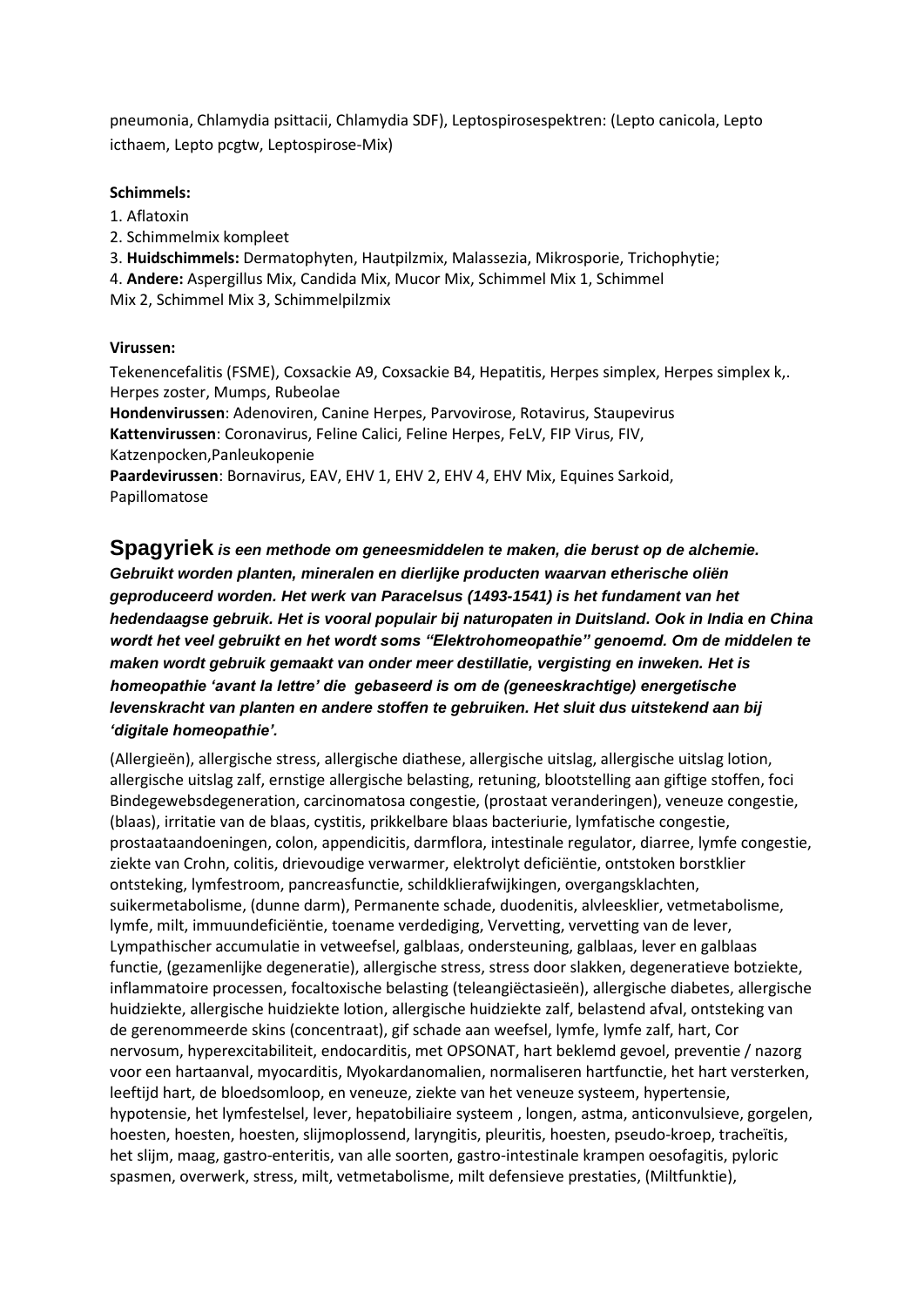alvleesklier prestaties, zenuwdegeneratie, lymfestroom en ontsteking, nier-, afscheidingen klier, ontsteking endeldarm, ontsteking ureter, aambeien zalf, lymfestroom, pyelonefritis, orgel degeneratie, degeneratie van de lever en galblaas, milt, degeneratie, degeneratie van de alvleesklier,

#### **Homeopathische Nosodes:**

abdominallymphom, acidophilus bacteria, adnexitis, aerobacteria ccoli, aflatoxin , amoben, anaemie aplastische , angina folikularis, angina plaut vincent, anthracinum, appendicitis, appendicitis chronische, ascanden, ascites, asiengrippe a , asthma bronchiale , bamti, bang, bartholinitis, bilare zirrhose, blasenpapillom , blastenleukose , botulismus, bronchieklasie , bronchien , bronchitis fibrinosa , brucella meltense, calculi bilani, carcinosinum , cardia , cardia ascites , carvix adenom , cataracta brunescens, cataracta complicata, cataracta senilis, cerumen, cervix plattenepithel , cervixpolyp, chalazion, cholecystitis, cholera, cholesteatom , chondrosarkominum , chronic tonsilitis, coecum , coeliacia, coitis, coli bacteria, colon ascendens , colon descendans , conjunctivitis, conjunctivitis foculi, corynebact anaerobicum , cystitis chron endometriose, cystitis ovarian uteruspolyp, diptherinum, doverticulose, dunndam , dysenteriae bacteria, echinococcinum, elephantiasis, endometritis tuberculosa, enterococcinum, epiphysis, erysipel, erysipelas suum, faecalis alkaligenes bacteria, fibradenoma mamma, fibroarkominum , fibromyom, fleckfieber, fluor albus, fluor mycot, gallenblase, gartner bacteria, gasodem, gastroduodentitis, gelbfieber, glomerubnaphritis, gonococcinum, gynakomastie , haemophilie , haemorrhoiden, hepatitis, histozytomn, ikterus haemolyticus , infizierte lymph , influencinum toxicum , influencinum vesiculosum , influencinum vesiculosum nw , influencinum vesiculosum sw , influenicinum ab , influenza , isothemurie, kieferholencyste, kystadenoma pseudomucinosal, lambila intestinalis, larynx, larynxpapillom, leberzirrhose, leptospirosis canicola, leptospirosis ict hae, leptospirosis p c gt w, leukose lymphatische, leukose myeloische, listeriose, luesinum, lymphadentis, lymphknotenabszess , lymphogranulomatose, lymphogronul inguinale, lymphorrhoe , lymphplaques, magenpolyposis, mamma fibromatosis, mamma haemorrhagica, mamma intrakanikular, mamma mastopathia cystica, mamma medular, mamma sarkom, mamma scirrtosum, mamma simplex, mastitis, mastoiditis, mastopathia cyclica, mechelscher divertikal, medorrhinum , melanoma metastassen, melanosankominum, morbus crohn, morgan bacteria, myaloblastem leukamie, myom, niere hypermephroid, nierenbecken papillar, oesophagus, ohrpolyp, osteo sinusitis max, osteomyelitis , osteomyelosklerose , ovar kystadenom, ovar simplex, ovarialkystom, oxyuren, pankreas, paratyphus, parotis zylindrom, pasteurellose , peptostreptococc anearob , periproktitischer abszess, peritonitis, perniciosa , pertussinum , plasmowytom, pleuramafastasen ovar, pleuritis , pleuritis hodgkin, pneumococcinum , pneumococcinum m , polycythaemie , polyposis recti, polyserositis , portio, portio cervix, procitis chronische, promyelozyten leukose, prostata adenom, prostata cribinformis, prostata nadulare hyperplasie, prostate plattenepithel, proteus bacteria, psorinum , pulmo, pyrogenium avis , pyrogenium ex ava , pyrogenium suis , rectum, rectum sigmoid, rectumpolyp, rhesusgraviditat , rhinopneumonitis , salmonella, seminom, shiga kruse, siebbeinpolypen, sigmoid, sinusitis frontalis, sinusitis maxillaris, staphylococc hamolyt , staphylococc streptococc , staphylococc vindans , staphylococcinum , staphylococcinum aureus , staphylococcinum koag pos , stomatitis, streptococcinum , strong, subseroses myom, subtilis bacteria, taenia, teratom, thermibacterium bifidus, thermibacterium intestinalis, tonsilla palantina , tonsilla pharyngea , tonsillarabszeb , trichinose, tuberculinum, tuberculinum avis, tuberculinum bovinum, tuberculinum burneti, tuberculinum klebs, tuberculinum marmoreck, typhinum, urethra posterior papillar, urothel papillar,